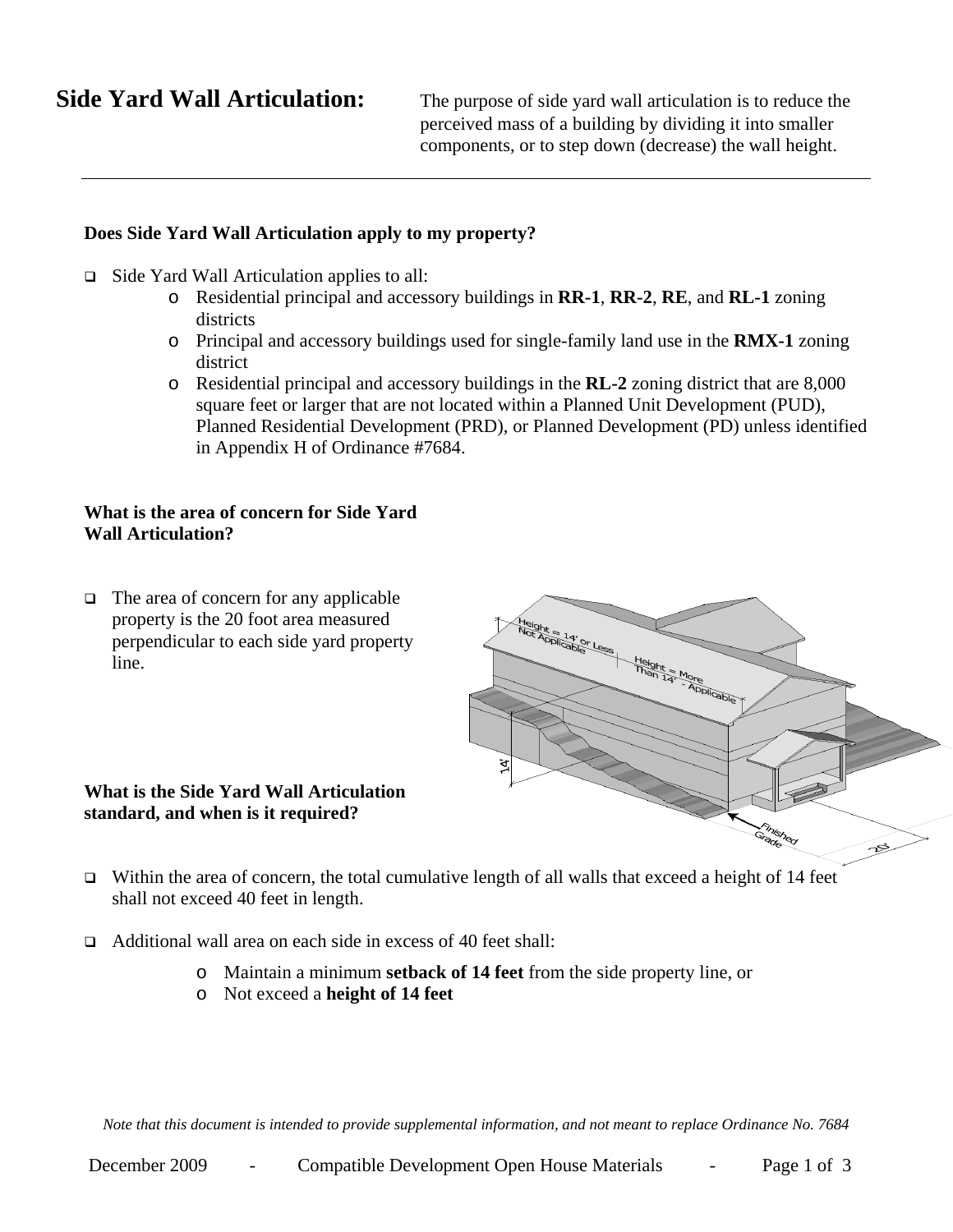## **How is wall height measured?**

 $\Box$  Wall height is measured from adjacent finished grade to the point where the vertical wall meets the sloped roof, or to the top of parapet if the roof is flat.



o Window wells or door wells shall not be considered an exposed wall if the following standards are met: distance of the opening of the well is no more than 4 feet, measured perpendicular to the wall; the well does not exceed 5 feet in length measured parallel to the wall; and the cumulative length of all wells along any front, rear, or side yard does not exceed 20 feet in length for each such yard.



*Note that this document is intended to provide supplemental information, and not meant to replace Ordinance No. 7684*